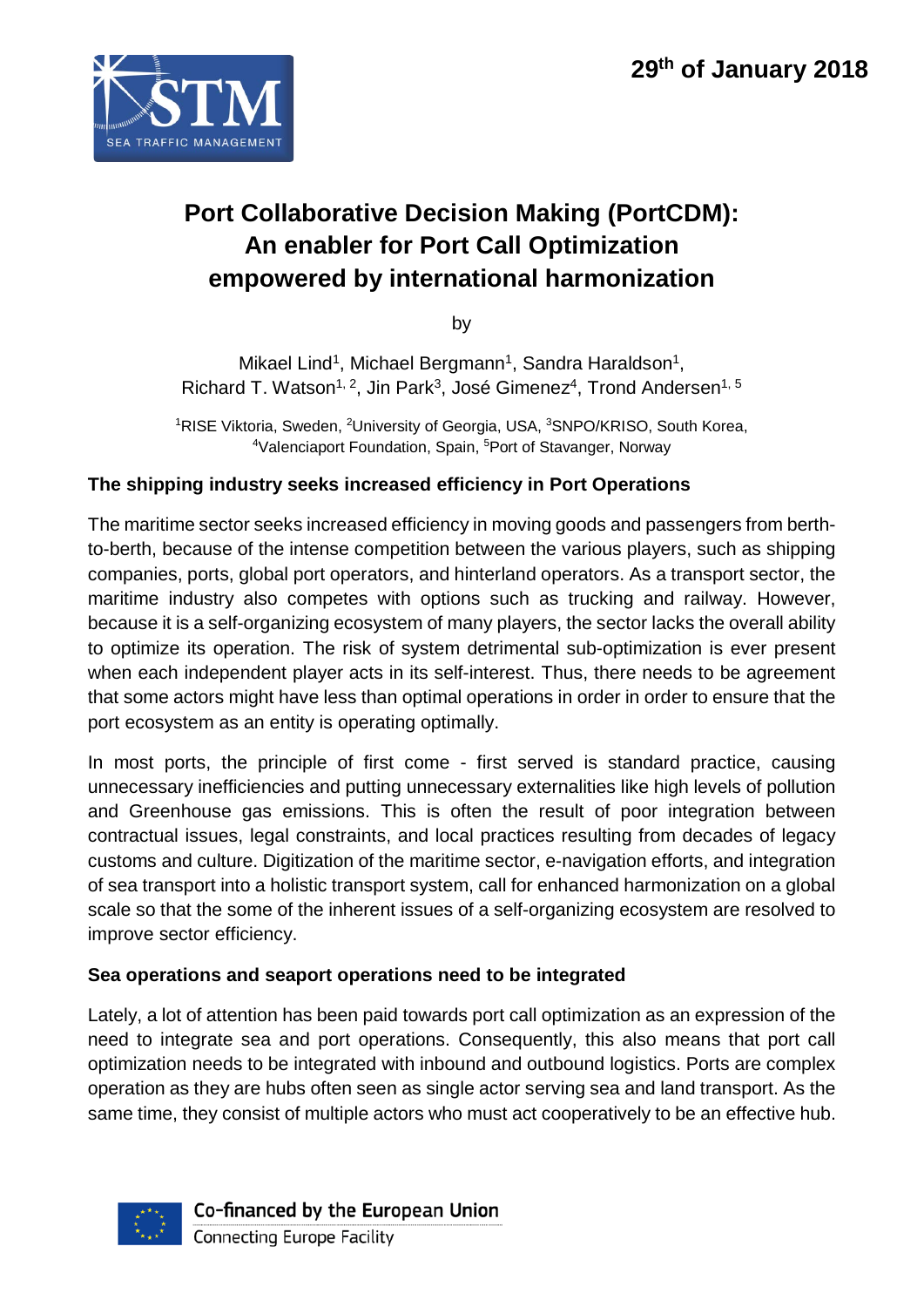

When visiting a port, shipping companies and hinterland operators are episodically tightly coupled with a range of port facilities. They must participate in closely coordinating both external and internal processes. In the following figure, the integration of internal and external collaborative processes associated with the various episodes of tight coupling of port call optimization are elaborated.



Figure: Two related collaborative processes in port call optimization

### **PortCDM for enhanced collaborative for port call optimization**

To manage the complexities of integrated performance of internal and external collaboration, the PortCDM concept was introduced as a concept of Sea Traffic Management. It facilitates collaboration to enable the optimal realization of port visits by flexibly balancing capacity utilization and turn-around time to minimize port visit disruptions.

PortCDM was inspired by the aviation sector, in which considerable gains have been achieved by the European aviation system, such as shorter flight times, a reduced environmental footprint, and enhanced precision in arrival and departure times. PortCDM supports the port call optimization process by promoting:

- The extension of planning horizons
- The sharing of the timing of future events for the coordination of the port call process
- The combination of multiple sources of data for enhanced predictability

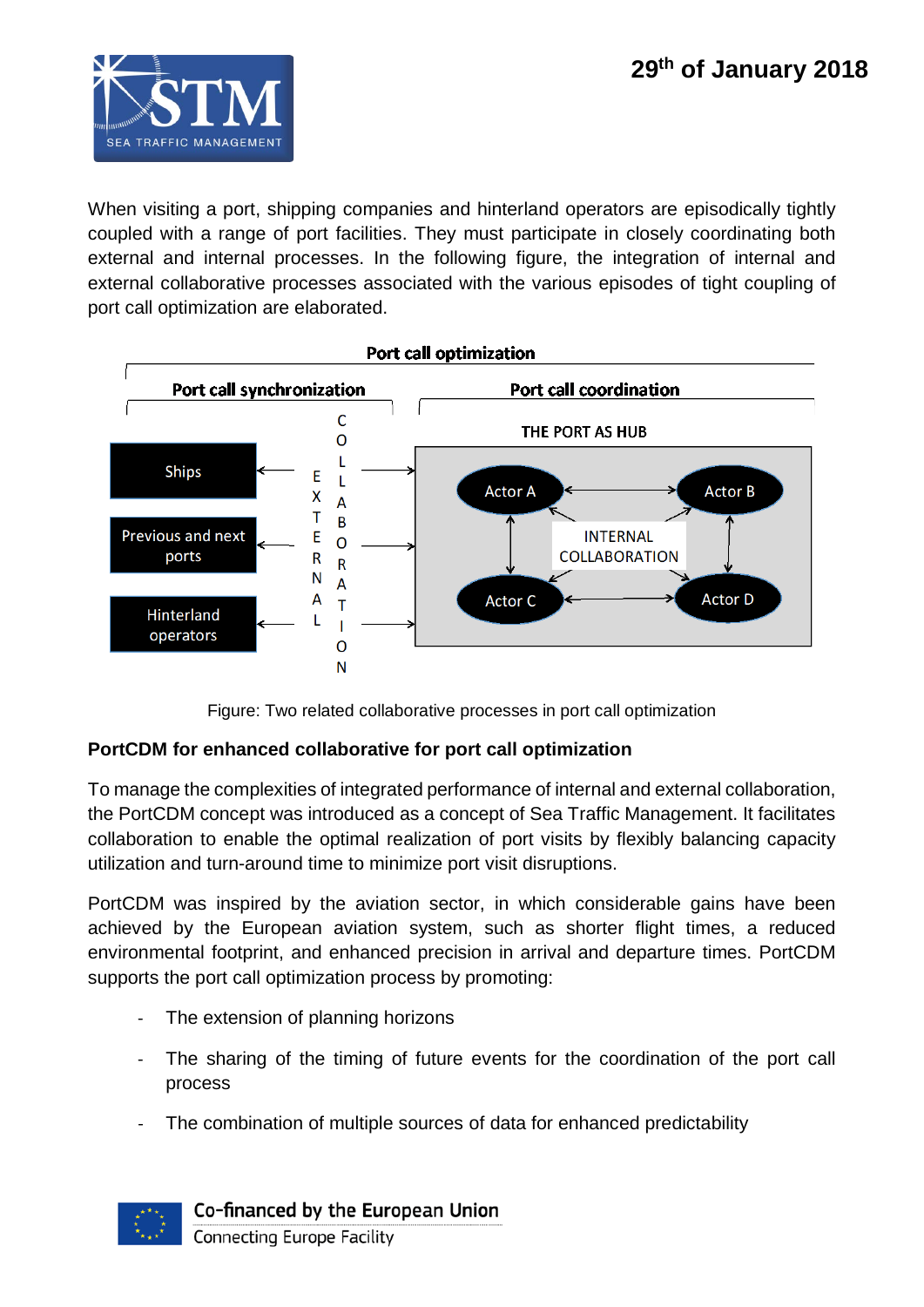

- Machine-2-machine connectivity for instant sharing of data from the source based on agreed message formats and interfaces for digital collaboration
- Shared situational awareness by sharing data on the progress of a port call among internal and external involved actors
- Acknowledgement of discrepancies in the port call process

It also takes into account existing standards and collaboration platforms and ensured compatibility as needed.

Within PortCDM, port call coordination concerns internal collaboration within the port to enable synchronization among the required actors. Whereas, port call synchronization concerns external collaboration with a port's environment. Data sharing enables coordination and transparency by established collaboration principles that internally should result in the alignment of operations among port call actors operations and externally in the alignment of operations performed by a port and its external actors.

A port's organizational role varies depending on whether it is regarded from the inside or outside. Externally, a port is a hub acting on behalf of all port actors. Internally, each port actor is an agent acting on behalf of the port and its interests. Further, this means that each role needs to distinguish between when communication is part of an internal or external collaboration.

Optimal realization of port visits needs two practices to become more integrated than today; the practices of sea operations and port operations. This means elaborating on a precise conception of data sharing within and between the two practices, as follows:

- *Port call coordination*; The sum of each port call actor's actions to align their operations in relation to other actors' for a holistic coordination of the port call process as the common object of interest. This concerns *internal* coordination among involved port call actors.
- *Port call synchronization*; The continuous process of coordinating a ship's approach, its previous and next ports' operations, hinterland transport operators plans, and the progress of a port call. This concerns *external* coordination among actors involved in the sea transport chain berth-2-berth. As there are significant differences between ship-2-terminal (port) synchronization, port-2-port synchronization, and port-2 hinterland synchronization, driven by different logics, similarities and differences need to be taken into account.

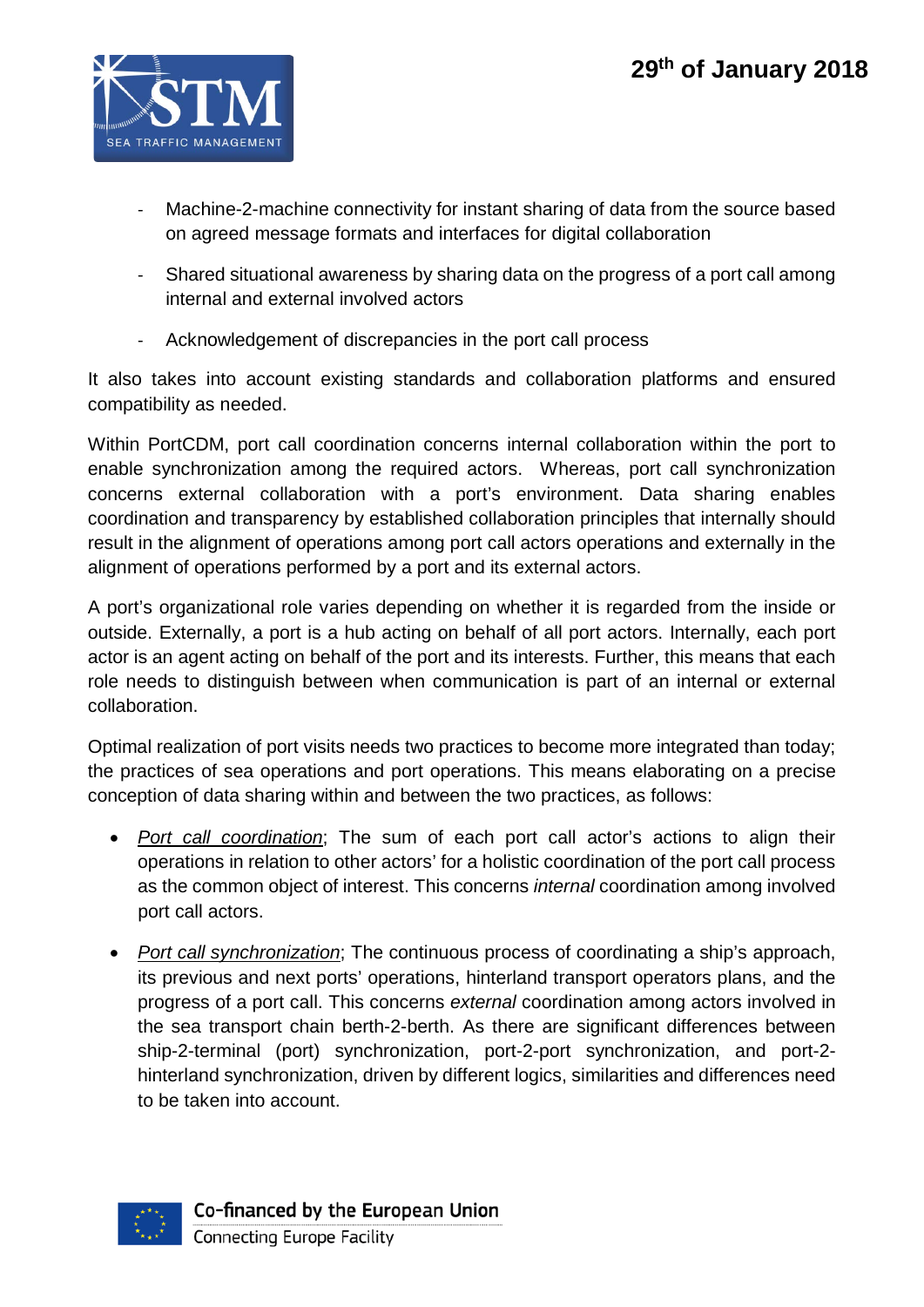

- *Port call optimization*; The process of making the port call process as efficient as possible according to the needs of the involved actors in the sea transport value chain as part of the larger transportation system.
- *Port collaborative decision making (PortCDM);* The concept for facilitating the process of collaborative dynamics for port call coordination (internal collaboration) and port call synchronization (external collaboration)

A port call is concerned with a physical dimension (the ship arriving at the port and being served) as well as of a planning dimension (the ship and the port's planning for its visit). The time span between when the physical port call occurs and when the planning is initiated can be as separated by as much as two years.

## **Towards international harmonization**

In order to support the process of international harmonization, there is a need for a global governance structures for PortCDM. Derived from the Sea Traffic Management Project, the international PortCDM Council has also been established and is comprised of members of maritime associations, maritime authorities, and port authorities for the purpose of global governance of the PortCDM concept as well as providing recommendations for regional and local implementations.

Different actors in the sea transport value chain now aspire for PortCDM to be extended to internationally harmonize sea transport as part of a holistic transport system. To be emphasised; the introduction of PortCDM does not mean that there is a need to substitute the installed base to become PortCDM compliant. It is rather a question of acknowledging which collaborative aspects of a technical and procedural character that the port builds upon as a driver for making the port part of a maritime practice built upon collaboration.

A growing concern, not to be ignored, is cyber security, authentication and data security, including access control of to be shared data. The PortCDM concept is embedded in the IMO e-Navigation initiative and is utilizing the Maritime Connectivity Platform (MCP) as currently developed and tested worldwide. This allows the integration of the PortCDM concepts described above in the wider context of maritime digitization.

Self-organization is an essential characteristic of maritime transport. The implementation of PortCDM through standardized messages and collaboration principles requires a cooperative ecosystem environment. The self-interest of each of the parties will often be best served by recognizing that a system is more than the sum of its parts. For example, a ship is a keystone actor in a port call and optimizing a turnaround might result in some suboptimal outcomes for other players. However, optimizing turnarounds overall makes a port more attractive and can generate more visits and business expands for all players. In a



Co-financed by the European Union

Connecting Europe Facility